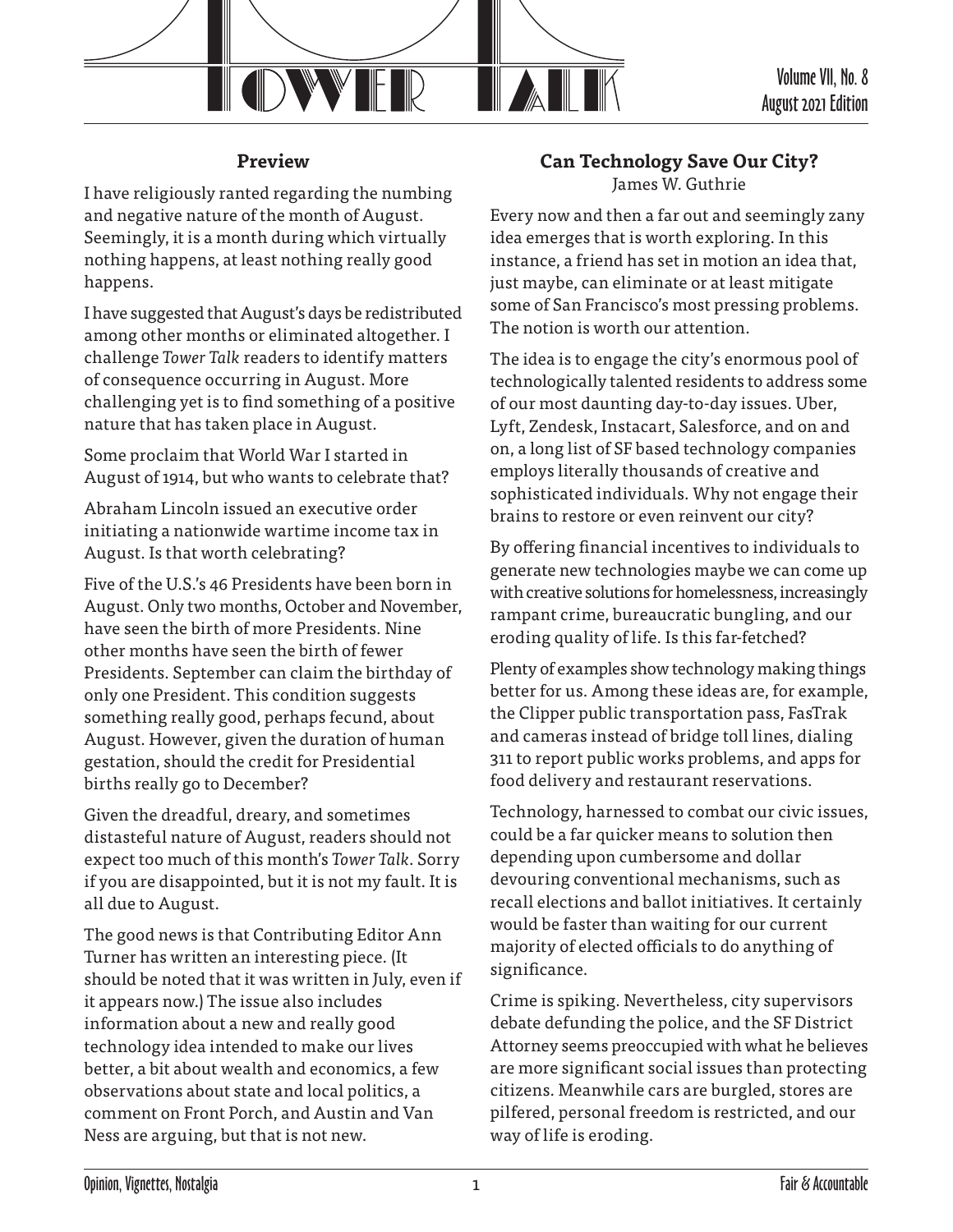The movement can grow organically, not depending upon any one person or small group. It is intended to be a grassroots undertaking. A website is available to inform viewers of the organization's purpose, priorities, and possibilities.

A "GoFundme" account solicits donations and is accessible through the website. These funds will be used to initiate promising projects. Applicants will submit their ideas formally and their proposals will be judged by knowledgeable individuals using objective criteria.

Winning ideas will be funded with \$25,000 for startup costs. If an app or technique succeeds, royalties will flow to inventors. The model, while being pioneered in San Francisco, imminently lends itself to being used in other venues.

Are results guaranteed? Not in the least. Is it worth a try? Absolutely.

If you think this is a good idea, go to **[http://www.](http://www.reinventourcity.com) [reinventourcity.com](http://www.reinventourcity.com)** and donate via "Donate Now" button. Any amount, even \$10, may help find a solution to something we all need.

#### **Wealth Inequality: It just Gets Worse and No Effective Means Counters It**  James W. Guthrie

According to a June 28, 2021 *Wall Street Journal* analysis, the U.S. economy is remarkably resilient. Even during the 12 months of COVID-19 quarantine, individual wealth in the United States increased by \$13 trillion. No other nation could match this in quantity or even as a percent of their gross domestic product.

All of that would be good if a sizeable portion of the population benefited. Regrettably, it did not. The top 1% of U.S. household gained \$4 trillion. The lowest 25%, comprised of the infirm, low wage workers, and recent immigrants, grew by only \$500 billion.

### **State and Local Politics** James W. Guthrie

California Governor Gavin Newsom will be up for recall September 14, 2021. Numerous candidates

(41 as of July 17) have taken steps to be on the ballot to replace him. Newsom has collected a handsome financial war chest to defend himself. He is vastly unpopular in the Central Valley and Sierras. We will see if his many coastal supporters can save him.

Two recall movements are in play against San Francisco District Attorney Chesa Boudin. One of these must collect sufficient signatures by mid-August to be viable. The other goes into September. Why we have two petition movements, instead of being consolidated, is part of some complicated history not easily known. The recall of three Board of Education members proceeds and has a signature deadline in September.

More locally yet, the affiliation of Front Porch and Covia appears to have happened, but SFT residents have not been told much about it. What this affiliation or merger will look like will emerge more clearly by next April. Residents should buckle their seatbelts when they see what the annual fee increase will be. The probability is it will be in the range of 5% to 7%. Fee increases of this magnitude will result in a doubling of monthly cost in approximately 9 to 11 years.

### **Adventures** Anne M. Turner

A few weeks ago, it occurred to me that maybe I could shake my recurring depression and loneliness if I inserted some adventures into my life. Adventures? Yes. Getting out the door and doing something new or different. After some thought I decided that San Francisco was the perfect place for this, among other reasons because I am a relative newcomer. I came to "The City" all through my childhood in San Mateo, but only to destinations my parents thought suitable for youngsters: the zoo, Golden Gate Park, the shop windows around Union Square at Christmas. Before now, I had never lived here as an adult, so I don't know any of the San Francisco neighborhoods.

I must admit that my Adventures plan has some problems. For one thing, I don't have a car, making me dependent upon rides from other people,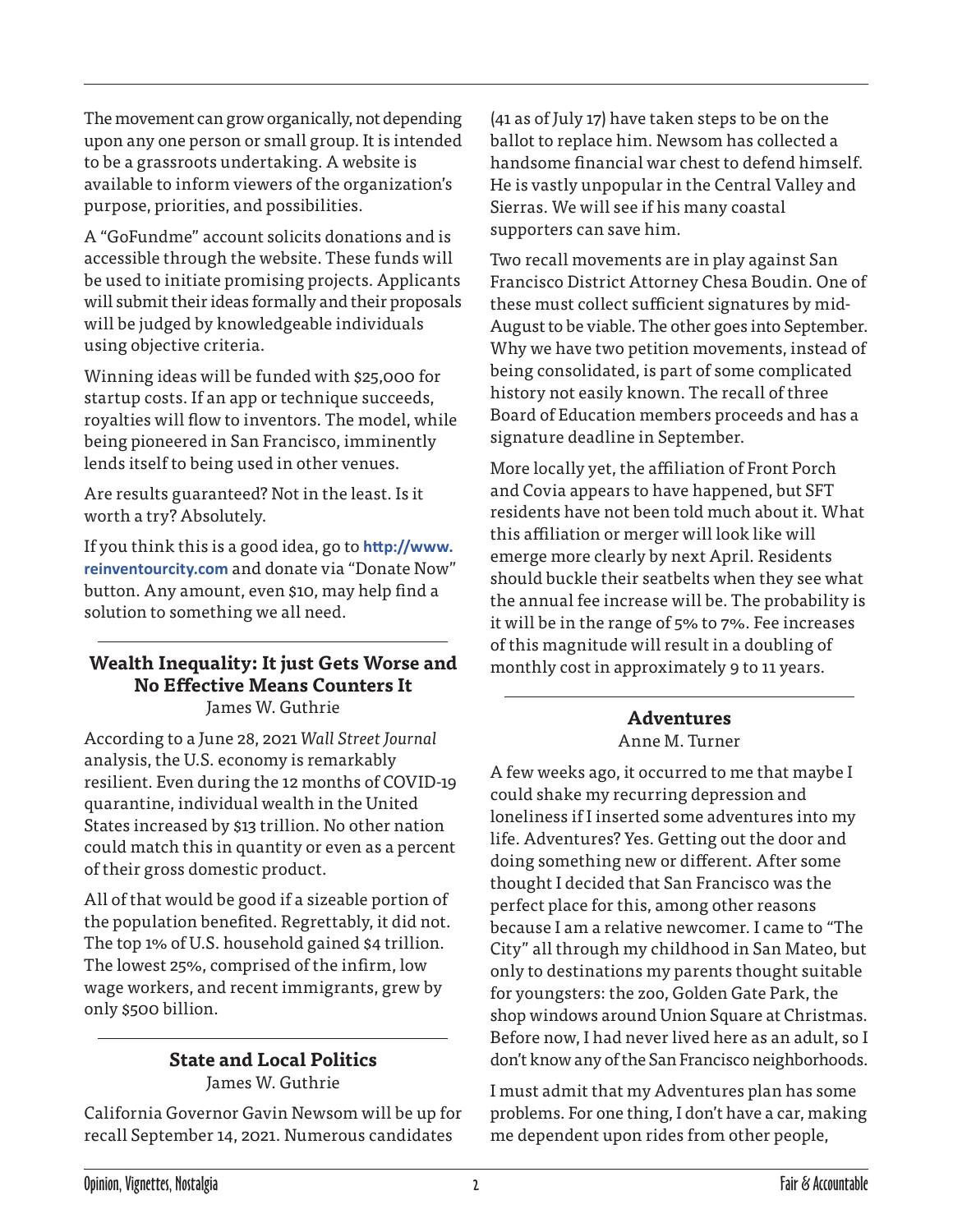taxicabs, or the SF Muni System. For another, I hate the wind and let's face it, San Francisco is windy every afternoon, and sometimes in the morning too. The wind problem meant that I would have to have my adventures in the morning. But I find it hard to get going in the morning, even on adventures I have carefully planned, and am looking forward to.

Let me describe my first four adventures. Adventure #1 was before I even had the idea. I was hitching a ride with several Crissy Field walkers one morning when there was no Towers transportation. Peter Hertzmann and Curtis Taylor agreed that the morning was perfect for a trip to Stow Lake in Golden Gate Park, so we set off in two cars, and got back to the Towers maybe an hour and a half later. I had never been to the lake or the trail around it and found it incredibly beautiful. I fell down an embankment and had to be helped up by kindly strangers, but otherwise it was a perfect trip.

Adventure #2 was a jaunt along Market to the Ferry Building (familiar territory), a wander around its crowded stalls and a ride back to Van Ness and the bus home via the trolley cars that are a Market Street tourist attraction. As I wrote in my Adventure Log, I was proud of the fact that I didn't buy a book, a croissant, or even a coffee on this trip, although I did reward myself with a French Vanilla Latte when I got back to the Towers.

The 4th of July found me engaged in a "Pacific Heights" walk outlined in my Walking San Francisco book. This was Adventure #3 and it turned out to be a disaster. Do you realize that there are streets in San Francisco that are so steep they are as hard to walk down as they are to climb? Understanding that I was out of my league, I quit at the halfway point and staggered home, vowing that hereinafter I would take seriously the book's description of a walk as 'moderately strenuous.'

Having decided to confine myself to flat walking adventures, I planned Adventure #4 as a trip to North Beach—a walk up Columbus Avenue from Clay, ending at Washington Square Park. Getting there turned out to be the challenge: walking three long blocks to Clay and catching a bus down to Columbus. On the day (July 6th) I found I had no enthusiasm for the trip, so liberated myself by deciding to take a walk up and down Polk. I walked briskly out of the Towers at 9:55 am and was hit by foggy dampness and a high wind.

Nuts to this, I thought, and walked just as briskly from the corner of Van Ness and Pine back to the Towers entrance. So much for Adventure #4. I now plan to wait for the sun and walk in North Beach on Thursday or Friday. I set off on Friday morning, caught the Clay Street bus and got off at Sansome Street. I then had a heck of time looking for Columbus, which I never found. Instead, I wandered around this fascinating section of the Financial District—potted plant-filled alleys, real brick buildings, public open space at the foot of major towers, upscale bars, smart dress shops, and small art galleries. Finally, with the help of two Muni workers, I got back to Sacramento and took the bus home. 45 minutes and a French Vanilla Latte, which I dropped on the lobby floor.

I still think my Adventures plan is a good one, but I need to reconceive it a bit. In the planning I had been focused on the destination, which is okay but only half the fun. The other half is the "getting there" part. I am learning a good deal about how the SF Muni transportation system works, and I find it rather interesting. Riding the bus gives one the opportunity to observe the working people of San Francisco as they travel to and from jobs or the grocery store. Here at the Towers we only see the ones who are serving us, but there are many, many more people doing important work in San Francisco.

I suppose I will eventually turn into one of those chronic bus complainers, but for right now I think the transit system is doing a pretty good job supporting my search for adventures. And I came across another book, here in my own apartment, that I think may provide not only the best adventures, but the ultimate challenge. It is called Walking San Francisco's 49 Mile Scenic Drive. It claims to have 17 "enchanting" walks and looking through it I agree. So I think I will spend some time over the weekend figuring out if a woman of my age can eventually cover the 49 miles. I suspect not, but who cares?